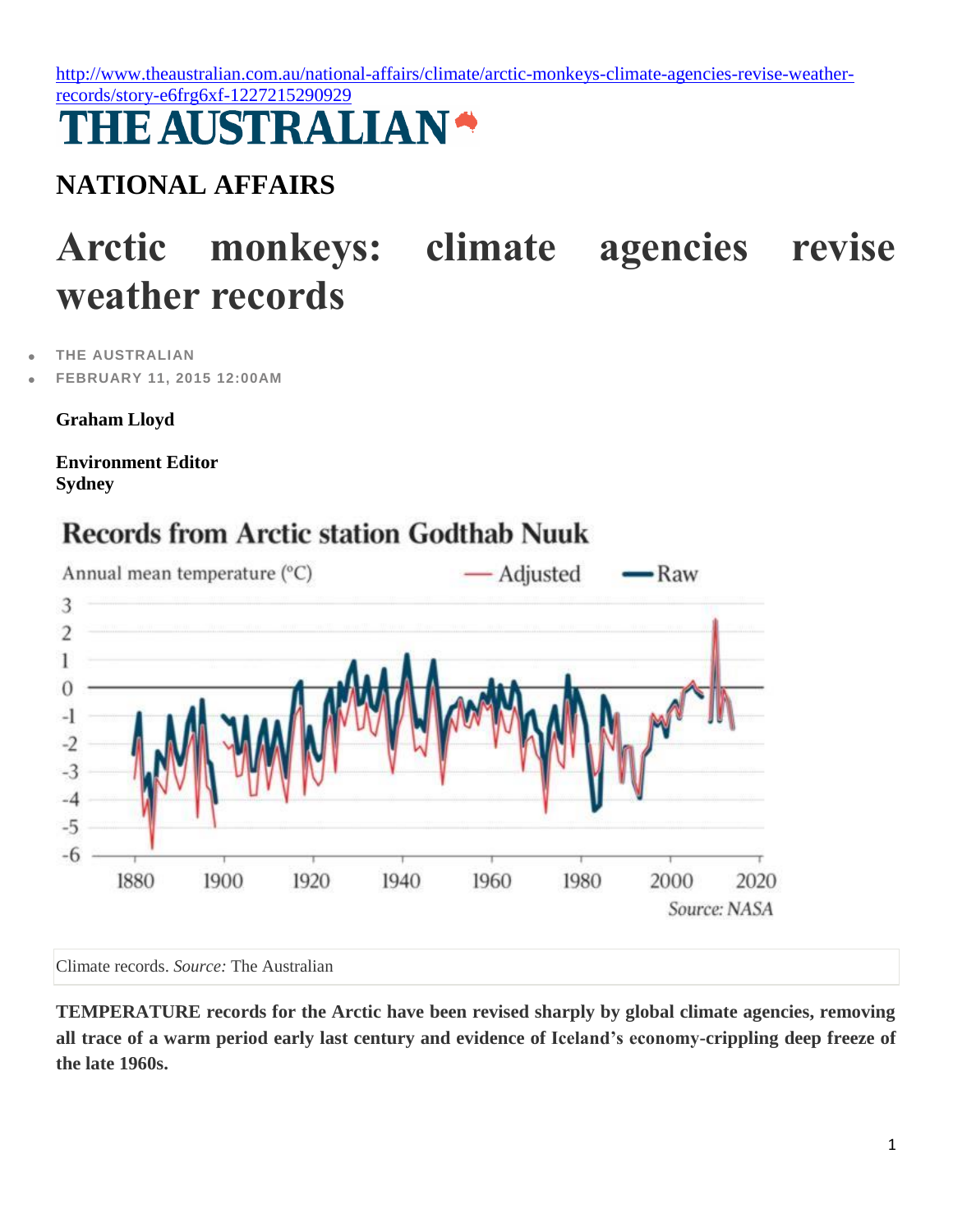The focus on the Arctic has put debate over manipulation of historic temperature data into an area best known in climate change forums for melting ice and polar bears.

Climate authorities have been challenged over decisions to revise and homogenise data, often by reducing historic temperatures, making temperature rises since 1950 appear more dramatic. Questions have been raised about temperature data sets in North America, the North Pole, Latin America, Australia and New Zealand, with some claiming the changes amount to fraud or criminal behaviour.

Climate agencies, including Australia's Bureau of Meteorology and the National Oceanic and Atmospheric Administration, have defended the practice as necessary to compensate for non-climatic factors such as site moves for thermometers or changes in equipment and big differences with neighbouring stations. The agencies are under increasing pressure to fully explain specific reasons for any adjustments.

The changes were first made by the US government's Global Historical Climate Network. They were then amplified by two of the main official surface records, NASA's Goddard Institute for Space Studies (Giss) and the NOAA's National Climate Data Centre, which use the warming trends to estimate temperatures across the vast regions of the Earth.

Reports by respected climate science blogger Paul Homewood about temperature record changes in Paraguay and the Arctic have been republished internationally.

Mr Homewood is the author of the website notalotofpeopleknowthat, which has posted a series of investigations on the issue.

Britain's *Sunday Telegraph* columnist Christopher Booker said Mr Homewood's research showed historic data had been systematically "adjusted" to show the Earth as having warmed much more than the data justified.

Mr Homewood first analysed the homogenisation of temperature records in Paraguay after US climate agencies NASA and NOAA declared 2014 to be the hottest on record. He found that dramatic revisions had been made to historic temperature records throughout the region.

After finding big changes in South America, Mr Homewood turned his attention to the Arctic.

He found data was adjusted from Greenland in the west to Siberia in the east, making the 1930s look cooler than it was.

"The scale and geographic range of these is breathtaking," he said.

"The effect has been to remove a large part of the 1940s spike, and as a consequence removed much of the drop in temperatures during the subsequent cold decades."

The deep freeze of the late 60s and early 70s is well recorded and remembered.

Trausti Johsson, a senior meteorologist at the Iceland Met Office, told Mr Homewood there had been a very sudden cold climatic change in Iceland in 1965 that affected the whole of society, with soaring unemployment